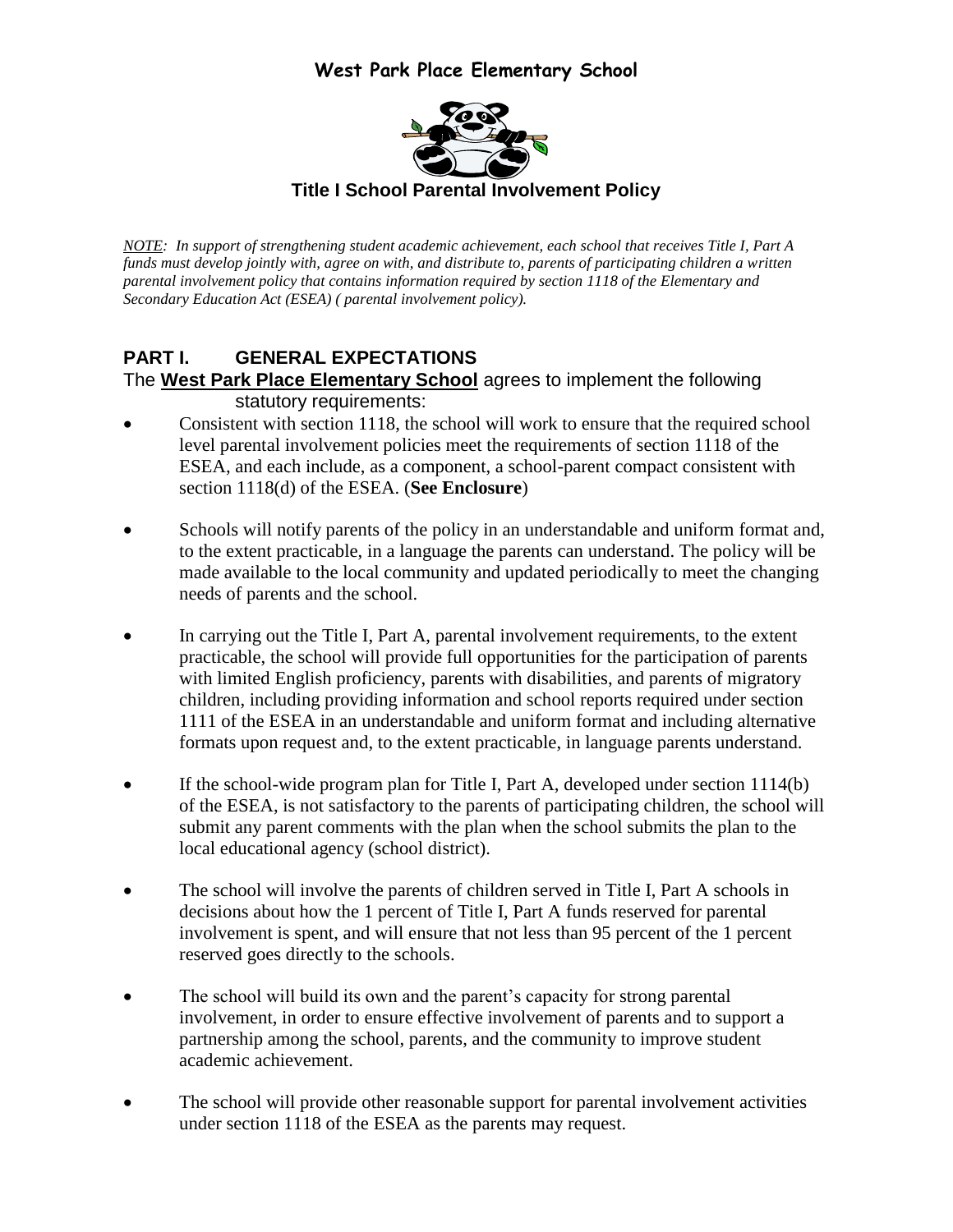

 The school will be governed by the following statutory definition of parental involvement, and will carry out programs, activities, and procedures in accordance with this definition:

*Parental involvement means the participation of parents in regular, two-way, and meaningful communication* 

*involving student academic learning and other school activities, including ensuring—*

- *(A) that parents play an integral role in assisting their child's learning; (B) that parents are encouraged to be actively involved in their child's education at school;*
- *(C)that parents are full partners in their child's education and are included, as appropriate, in decision-making and on advisory committees to assist in the education of their child;*
- *(D)the carrying out of other activities, such as those described in section 1118 of the ESEA.*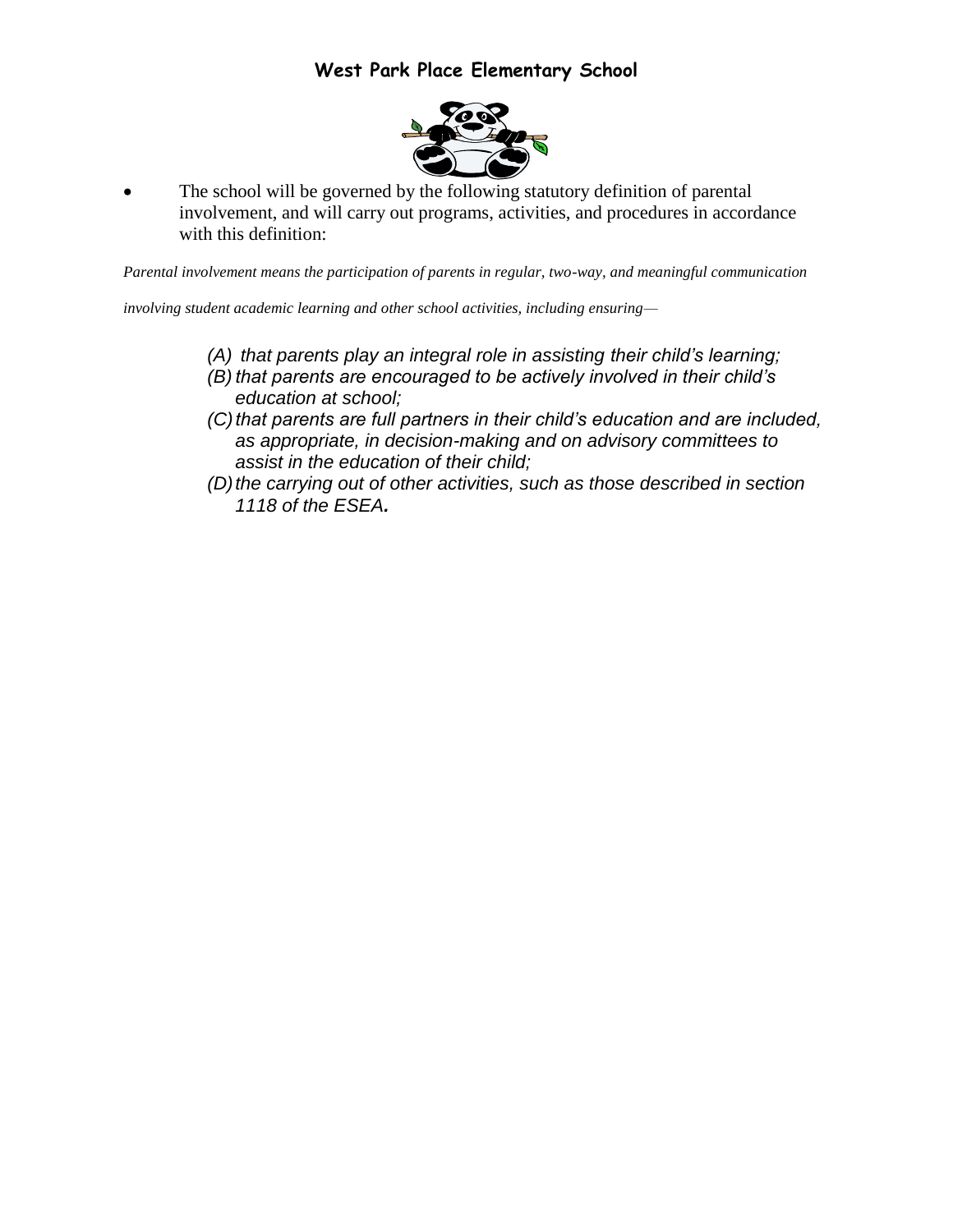

### **PART II. DESCRIPTION OF HOW SCHOOLS WILL IMPLEMENT REQUIRED SCHOOL PARENTAL INVOLVEMENT POLICY COMPONENTS**

- 1. **West Park Place Elementary School** will take the following actions to involve parents in the joint development of its school parental involvement plan under section 1118 of the ESEA:
	- Providing each parent with a copy of the district Parent Involvement Policy
	- Providing each parent with a signed copy of the school/parent compact to review and sign with their student
	- Teachers and administrators will regularly attend/participate in PTA meetings
	- Collaborating with parents around planning and implementing our Positive Behavior Support program
	- Encourage parent participation on the School Improvement Team
	- Providing opportunities for parents to meet with teachers and administrators about student progress
- 2. **West Park Place Elementary School** will take the following actions to involve parents in the process of school review and improvement under section 1116 of the ESEA:
	- Collaborating with parents on school events and programs including curriculum nights, fitness night and multicultural night
	- Providing opportunities for parents to participate on and chair school committees
	- Providing opportunities for parents to participate on the development and implementation of the school improvement plan
- 3. **West Park Place Elementary School** will hold an annual meeting to inform parents of the school's participation in Title I, Part A programs, and to explain the Title I, Part A requirements and the right of parents to be involved in Title I, Part A programs. The school will convene the meeting at a time convenient for parents and will offer a flexible number of additional parental involvement meetings, such as in the morning or evening, so that as many parents as possible are able to attend. The school will invite all parents of children participating in Title I, Part A programs to this meeting, and will encourage them to attend, by:
	- Communicating with parents via the Parent Link messaging system
	- Attending PTA meetings and sharing Title 1 information
	- Sending home annual meeting reminder flyers
	- Scheduling the annual meeting at a time and day that are convenient for parents
- 4. **West Park Place Elementary School** will provide parents of participating children information in a timely manner about Title I, Part A programs that includes a description and explanation of the school's curriculum, the forms of academic assessment used to measure children's progress, and the proficiency levels students are expected to meet by:
	- Providing each parent a copy of the elementary school report card handbook
	- Scheduling and facilitating an open house in which parents will receive grade level specific curriculum and assessment information
	- Hosting curriculum nights that focus on specific content areas that will also provide hands on learning opportunities for parents
- 5. **West Park Place Elementary School** will at the request of parents, provide opportunities for regular meetings for parents to formulate suggestions and to participate, as appropriate, in decisions about the education of their children. The school will respond to any such suggestions as soon as practicably possible by: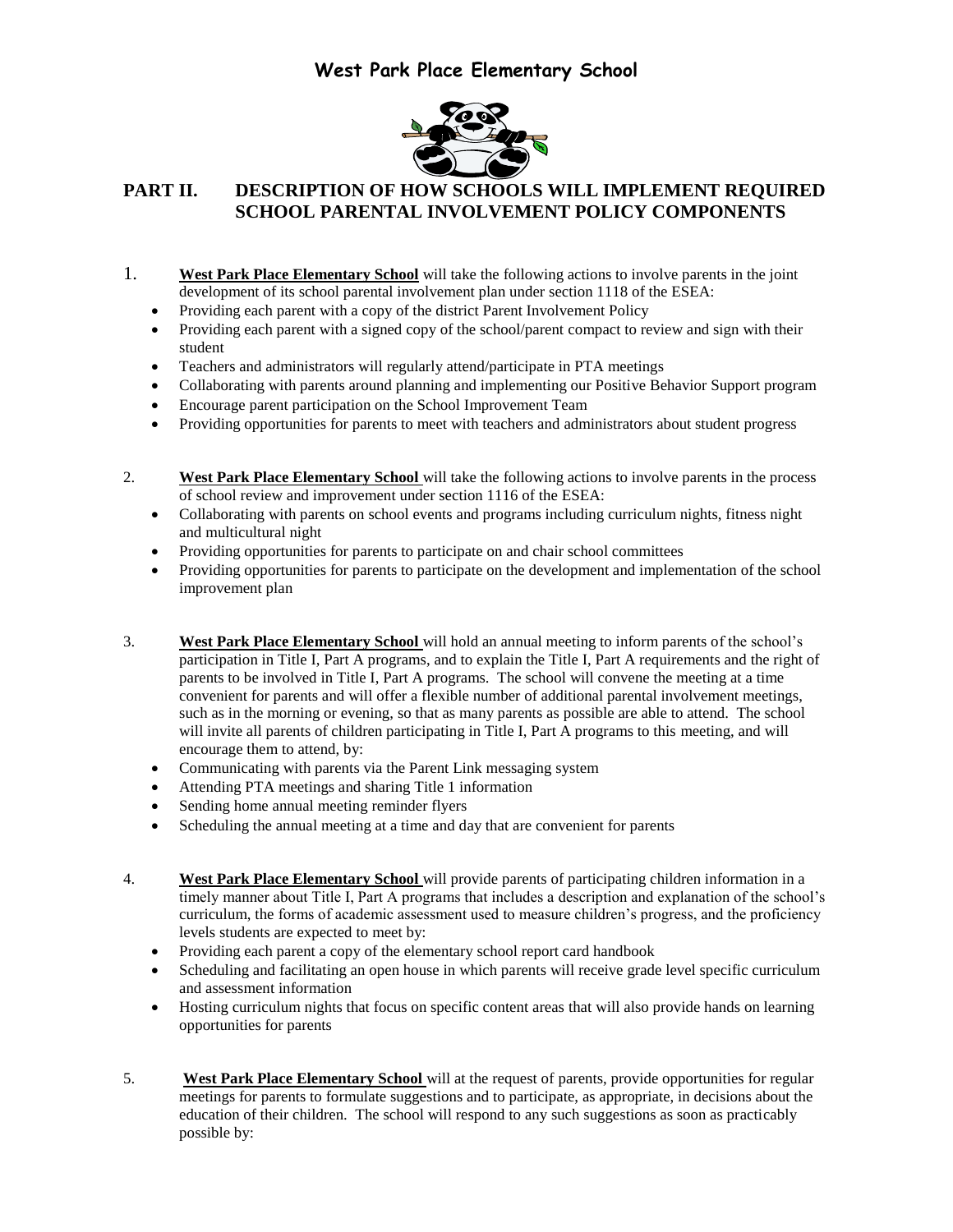

- Holding regular parent/teacher conferences at various times of the day to discuss student progress
- Providing opportunities for parent/administrator conferences to discuss student progress
- Maintaining open communication with parents around school related matters
- 6. **West Park Place Elementary School** will provide each parent an individual student report about the performance of their child on the State assessment in at least math, language arts and reading by:
	- Providing parents with written reports explaining DIBELS and DCAS assessment results
	- Sharing curriculum assessment information with parents during parent conferences
- 7. **West Park Place Elementary School** will take the following actions to provide each parent timely notice when their child has been assigned or has been taught for four (4) or more consecutive weeks by a teacher who is not highly qualified within the meaning of the term in section 200.56 of the Title I Final Regulations (67 Fed. Reg. 71710, December 2, 2002) by:
	- Parents will receive written correspondence from the school any time a student is taught by someone who is not highly qualified for 4 or more consecutive weeks
- 8. **West Park Place Elementary School** will provide assistance to parents of children served by the school, as appropriate, in understanding topics by undertaking the actions described in this paragraph -
	- the state's academic content standards,
	- the state's student academic achievement standards,
	- the state and local academic assessments including alternate assessments,
	- the requirements of Part A,
	- how to monitor their child's progress, and
	- how to work with educators:
- 9. **West Park Place Elementary School** will provide materials and training to help parents work with their children to improve their children's academic achievement, such as literacy training and using technology, as appropriate, to foster parental involvement.
- 10. **West Park Place Elementary School** will, with the assistance of its parents, educate its teachers, pupil services personnel, principals and other staff in how to reach out to, communicate with, and work with parents as equal partners in the value and utility of contributions of parents, and in how to implement and coordinate parent programs and build ties between parents and schools, by:
	- Maintaining open communication with parents by way of newsletters, emails and conferences
	- Encouraging parent engagement in classrooms, through PTA and school events
	- Providing opportunities for parent ideas to be heard and considered
	- Providing parents with information they need in order to make informed decisions for their child
	- Encouraging active involvement in the PTA
- 11. **West Park Place Elementary School** will, to the extent feasible and appropriate, coordinate and integrate parental involvement programs and activities with Head Start, Reading First, Early Reading First, Even Start, Home Instruction Programs for Preschool Youngsters, the Parents as Teachers Program, public preschool, and other programs. The school will also conduct other activities, such as parent resource centers, that encourage and support parents in more fully participating in the education of their children, by:
	- Providing with information related to parent resource centers
	- Hosting curriculum nights and other informational forums
	- Offering workshops focused on parental involvement